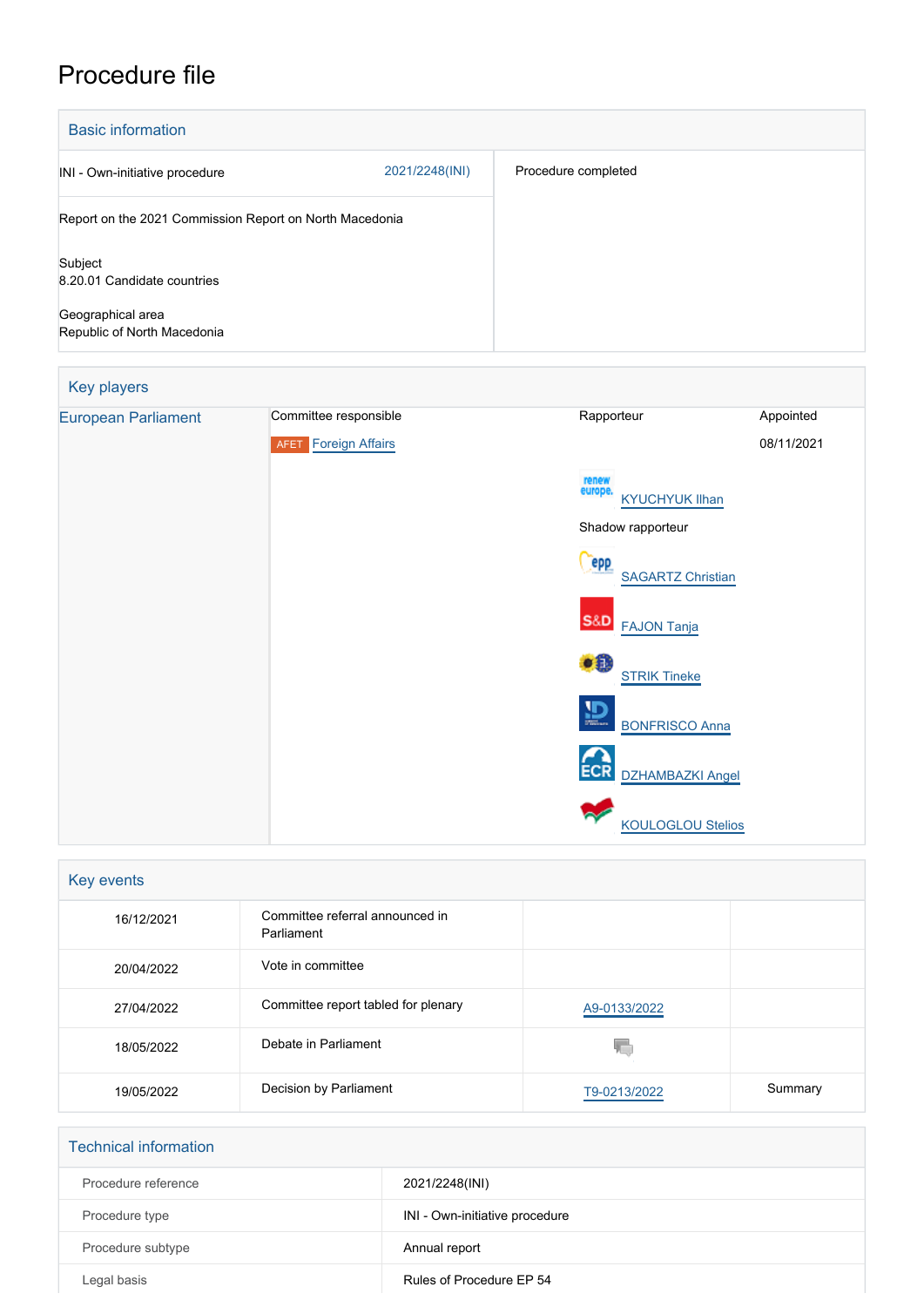| Other legal basis          | Rules of Procedure EP 159 |
|----------------------------|---------------------------|
| Stage reached in procedure | Procedure completed       |
| Committee dossier          | AFET/9/07915              |

## Documentation gateway

| DUCUITIONIQUUITI YAIGWAY                            |              |            |    |         |  |  |
|-----------------------------------------------------|--------------|------------|----|---------|--|--|
| Committee draft report                              | PE704.603    | 15/02/2022 | EP |         |  |  |
| Amendments tabled in committee                      | PE719.758    | 09/03/2022 | EP |         |  |  |
| Committee report tabled for plenary, single reading | A9-0133/2022 | 27/04/2022 | EP |         |  |  |
| Text adopted by Parliament, single reading          | T9-0213/2022 | 19/05/2022 | EP | Summary |  |  |

## Report on the 2021 Commission Report on North Macedonia

The European Parliament adopted by 368 votes to 178, with 50 abstentions, a resolution on the 2021 Commission report on North Macedonia.

Parliament clearly reaffirmed its support for North Macedonia's commitment to democracy and the rule of law, underpinned by its pro-European strategic orientation, its strong commitment to European values, EU-related reforms and the EU integration process, and its good neighbourly relations and inclusive regional cooperation.

Recalling that the integration of the whole Western Balkans is in the interest of the Union, Members urged the Council to demonstrate full political commitment to enlargement and to accelerate the pace by formally starting accession negotiations with Albania and Northern Macedonia, especially in the geo-strategic context of relations with Russia and its aggression against Ukraine, given that both countries have fulfilled the necessary conditions and achieved sustainable results, including across the areas of the fundamentals.

Bulgaria and North Macedonia are urged to find a swift agreement that resolves bilateral issues in order to avoid further delays and obstacles to accession progress.

Parliament commended North Macedonia for its continued efforts to strengthen the rule of law, the independence of the judiciary and minority rights, to fight corruption and organised crime, to reform its public administration and to consolidate media freedom. It encouraged the country to continue and intensify these efforts.

Functioning of democratic institutions

Parliament welcomed the fact that North Macedonia continues to have the best record of democratic transition in the Western Balkans, with a marked improvement in transparency, political dialogue and electoral pluralism. It reaffirmed the need to:

- maintain a constructive dialogue between the government and the opposition and a broad and transparent consensus on Union-related reforms;

- finalise the electoral reforms in a timely, transparent and inclusive manner.

Political parties in North Macedonia should improve the transparency of party financing and strengthen the pluralism and integrity of internal party democracy.

## Media and civil society

The resolution stressed the need to:

- further align, in an inclusive and transparent manner, the legal framework applicable to online and offline media, in line with the EU acquis and standards;

- review the rules governing public funding and advertising of political parties in the media in order to ensure a pluralistic and fair distribution of public funding and to ensure fair competition and editorial independence;

- implement measures that enhance the safety of media professionals and prevent intimidation;

- strengthen independent investigative journalism, objective fact-checking and media literacy to combat hate speech, disinformation and foreign interference campaigns.

### Fundamental rights

Parliament called on North Macedonia to take steps to ensure an adequate representation of women in all decision-making positions, and to further address the lack of implementation of women workers rights and tackle gender stereotyping, gender imbalance and the gender pay gap in the labour force.

The resolution stressed the need to:

- ensure the constitutional protection of the rights of all ethnic communities in equal measure;

- develop a new strategy to address the difficulties faced by the Roma community;

- make further progress in ensuring that the rights of people with disabilities are upheld;